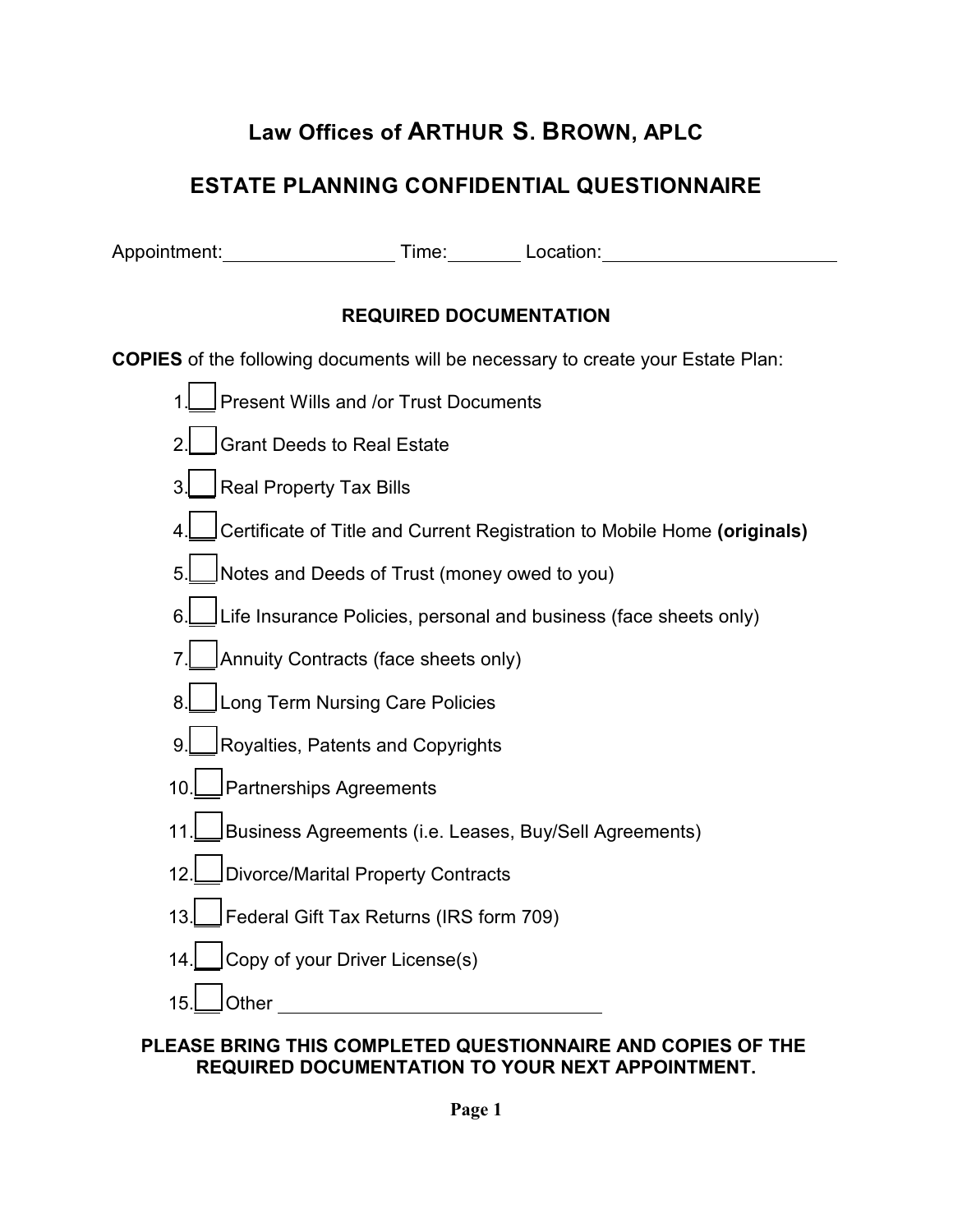# **FAMILY INFORMATION**

|                                                                                                      | 3. Address: 2008. 2009. 2010. 2010. 2010. 2010. 2010. 2010. 2010. 2010. 2010. 2010. 2010. 2010. 2010. 2010. 20           |                                                                                   |                                                                                                                                                                                                                                                                                                                                                     |                                                                                                                                                                                                                                      |  |
|------------------------------------------------------------------------------------------------------|--------------------------------------------------------------------------------------------------------------------------|-----------------------------------------------------------------------------------|-----------------------------------------------------------------------------------------------------------------------------------------------------------------------------------------------------------------------------------------------------------------------------------------------------------------------------------------------------|--------------------------------------------------------------------------------------------------------------------------------------------------------------------------------------------------------------------------------------|--|
|                                                                                                      | City:____________________________State:___________Zip:_______________County:___________                                  |                                                                                   |                                                                                                                                                                                                                                                                                                                                                     |                                                                                                                                                                                                                                      |  |
|                                                                                                      | 4. Home Phone:( ) _________ Cell: Client: ( ) __________ Spouse:( ) ___________                                          |                                                                                   |                                                                                                                                                                                                                                                                                                                                                     |                                                                                                                                                                                                                                      |  |
|                                                                                                      |                                                                                                                          |                                                                                   |                                                                                                                                                                                                                                                                                                                                                     |                                                                                                                                                                                                                                      |  |
|                                                                                                      |                                                                                                                          |                                                                                   |                                                                                                                                                                                                                                                                                                                                                     |                                                                                                                                                                                                                                      |  |
|                                                                                                      |                                                                                                                          |                                                                                   | Date of Retirement:<br><u>[</u> [11] Sate of Retirement:<br>[[12] Sate of Retirement:<br>[12] Sate of Retirement:<br>[12] Sate of Retirement:<br>[12] Sate of Retirement:<br>[12] Sate of Retirement:<br>$\frac{1}{2}$<br>$\frac{1}{2}$<br>$\frac{1}{2}$<br>$\frac{1}{2}$                                                                           |                                                                                                                                                                                                                                      |  |
|                                                                                                      |                                                                                                                          |                                                                                   |                                                                                                                                                                                                                                                                                                                                                     |                                                                                                                                                                                                                                      |  |
|                                                                                                      | 7. Military Service Branch: <u>Cambridge Communication</u> Rank: Communication Communication Communication Communication |                                                                                   |                                                                                                                                                                                                                                                                                                                                                     |                                                                                                                                                                                                                                      |  |
|                                                                                                      |                                                                                                                          |                                                                                   |                                                                                                                                                                                                                                                                                                                                                     |                                                                                                                                                                                                                                      |  |
|                                                                                                      |                                                                                                                          |                                                                                   |                                                                                                                                                                                                                                                                                                                                                     |                                                                                                                                                                                                                                      |  |
|                                                                                                      |                                                                                                                          | 10. Place of Marriage: 10. 2010 Date: Date: 2010 Date: 2010 Date: 2010 Date: 2010 |                                                                                                                                                                                                                                                                                                                                                     |                                                                                                                                                                                                                                      |  |
|                                                                                                      | 10. Previous Marriage: Client: Yes_____ No_______ Spouse: Yes_________ No________                                        |                                                                                   |                                                                                                                                                                                                                                                                                                                                                     |                                                                                                                                                                                                                                      |  |
| 11. Year Domiciled in California Client: ________________________Spouse: ___________________________ |                                                                                                                          |                                                                                   |                                                                                                                                                                                                                                                                                                                                                     |                                                                                                                                                                                                                                      |  |
|                                                                                                      | 12. Will: Yes____ No____ Trust: Yes____ No____ Executed on:_____________________                                         |                                                                                   |                                                                                                                                                                                                                                                                                                                                                     |                                                                                                                                                                                                                                      |  |
|                                                                                                      | 13. Children (including deceased children): (Joint Children; Husband's Children; Wife's Children)                        |                                                                                   |                                                                                                                                                                                                                                                                                                                                                     |                                                                                                                                                                                                                                      |  |
|                                                                                                      | JHW<br><b>Circle One</b><br>Name:                                                                                        | <b>JHW</b>                                                                        |                                                                                                                                                                                                                                                                                                                                                     | JHW                                                                                                                                                                                                                                  |  |
|                                                                                                      |                                                                                                                          |                                                                                   |                                                                                                                                                                                                                                                                                                                                                     |                                                                                                                                                                                                                                      |  |
|                                                                                                      |                                                                                                                          |                                                                                   |                                                                                                                                                                                                                                                                                                                                                     |                                                                                                                                                                                                                                      |  |
|                                                                                                      | $\overline{\phantom{a}}$ (<br>Phone #:(                                                                                  |                                                                                   | $\begin{picture}(20,10) \put(0,0){\line(1,0){10}} \put(15,0){\line(1,0){10}} \put(15,0){\line(1,0){10}} \put(15,0){\line(1,0){10}} \put(15,0){\line(1,0){10}} \put(15,0){\line(1,0){10}} \put(15,0){\line(1,0){10}} \put(15,0){\line(1,0){10}} \put(15,0){\line(1,0){10}} \put(15,0){\line(1,0){10}} \put(15,0){\line(1,0){10}} \put(15,0){\line(1$ | <u> 1989 - John Stone, amerikansk politiker</u>                                                                                                                                                                                      |  |
|                                                                                                      | <b>Circle One</b><br>J H W                                                                                               |                                                                                   | JHW                                                                                                                                                                                                                                                                                                                                                 |                                                                                                                                                                                                                                      |  |
|                                                                                                      | Name:<br><u> 1989 - Andrea Andrew Maria (h. 1989).</u>                                                                   | J H W                                                                             |                                                                                                                                                                                                                                                                                                                                                     |                                                                                                                                                                                                                                      |  |
|                                                                                                      | Address:                                                                                                                 |                                                                                   |                                                                                                                                                                                                                                                                                                                                                     |                                                                                                                                                                                                                                      |  |
|                                                                                                      |                                                                                                                          |                                                                                   |                                                                                                                                                                                                                                                                                                                                                     |                                                                                                                                                                                                                                      |  |
|                                                                                                      |                                                                                                                          |                                                                                   |                                                                                                                                                                                                                                                                                                                                                     |                                                                                                                                                                                                                                      |  |
|                                                                                                      | Phone #:(<br>$\overline{\phantom{a}}$ (                                                                                  |                                                                                   | $\frac{1}{2}$ (                                                                                                                                                                                                                                                                                                                                     | <u>and the community of the community of the community of the community of the community of the community of the community of the community of the community of the community of the community of the community of the community</u> |  |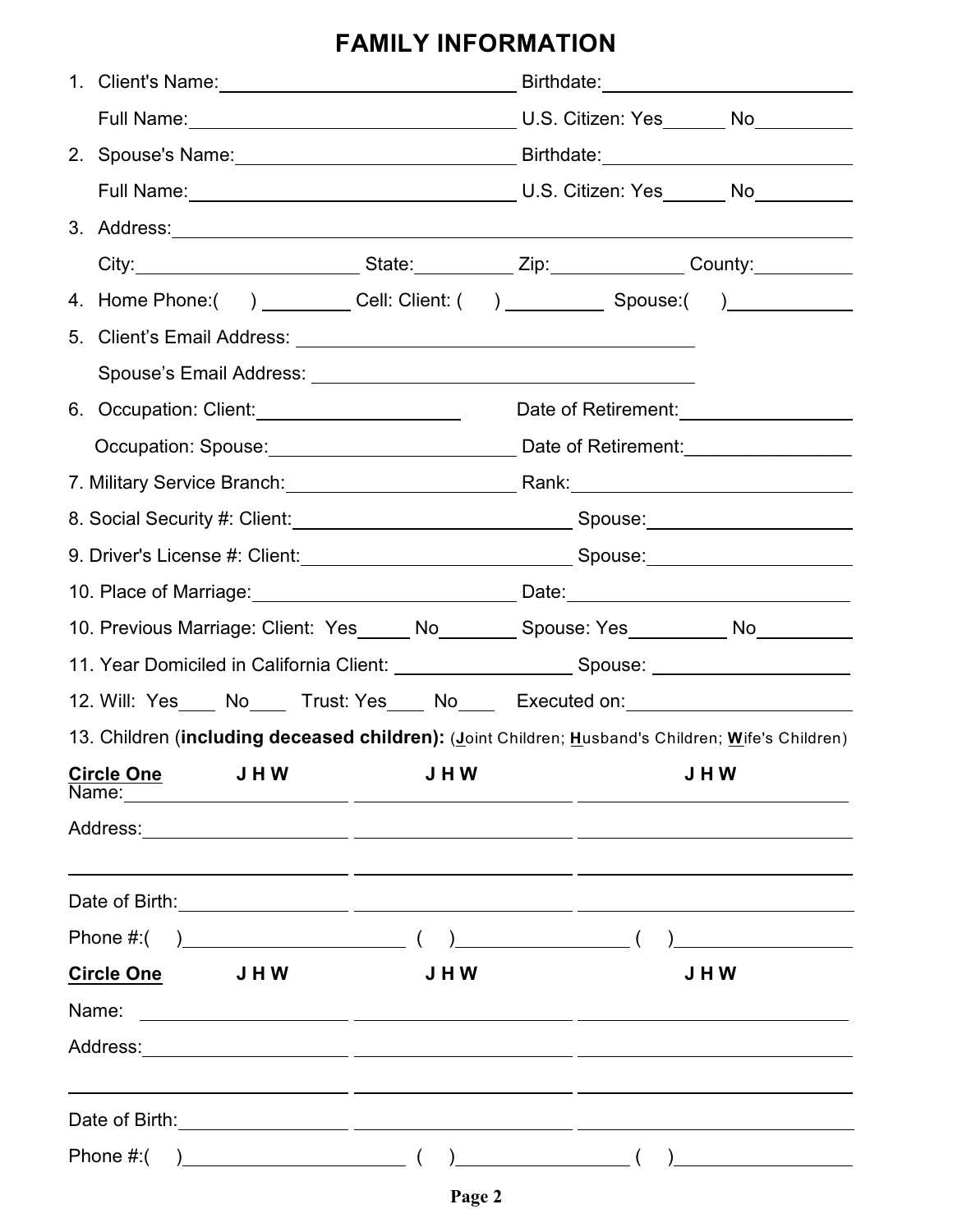# MANAGERS OF YOUR ASSETS AND PERSON

1. **Trustee, Executors and Financial Agents:** Please indicate those individuals, in priority, you want to take care of your assets upon your death or disability. If your prefer your spouse, indicate spouse. These individuals should be financially sound and have good business judgment. You may choose two or more individuals to act as co-managers. Instead of having an individual, you may have a bank be your trustee and executor.

| 2. Health Care Agents: (persons able to make health decisions for you-only one person at a time)                                                                                                                                                                                                                  |  |  |
|-------------------------------------------------------------------------------------------------------------------------------------------------------------------------------------------------------------------------------------------------------------------------------------------------------------------|--|--|
|                                                                                                                                                                                                                                                                                                                   |  |  |
|                                                                                                                                                                                                                                                                                                                   |  |  |
|                                                                                                                                                                                                                                                                                                                   |  |  |
|                                                                                                                                                                                                                                                                                                                   |  |  |
|                                                                                                                                                                                                                                                                                                                   |  |  |
|                                                                                                                                                                                                                                                                                                                   |  |  |
|                                                                                                                                                                                                                                                                                                                   |  |  |
|                                                                                                                                                                                                                                                                                                                   |  |  |
| City___________________________________State/Zip__/______________________________                                                                                                                                                                                                                                 |  |  |
| 3. Guardians of Minor Children: A person who knows and loves your children. They may live<br>anywhere in the country. Your parents are not usually a good choice due to age circumstances<br>(weekends with grandchildren are great, 24-hour, 365-days a year care is difficult and a great burden<br>on anyone). |  |  |
|                                                                                                                                                                                                                                                                                                                   |  |  |
|                                                                                                                                                                                                                                                                                                                   |  |  |
|                                                                                                                                                                                                                                                                                                                   |  |  |
|                                                                                                                                                                                                                                                                                                                   |  |  |
|                                                                                                                                                                                                                                                                                                                   |  |  |
| City___________________________________State/Zip__/______________________________                                                                                                                                                                                                                                 |  |  |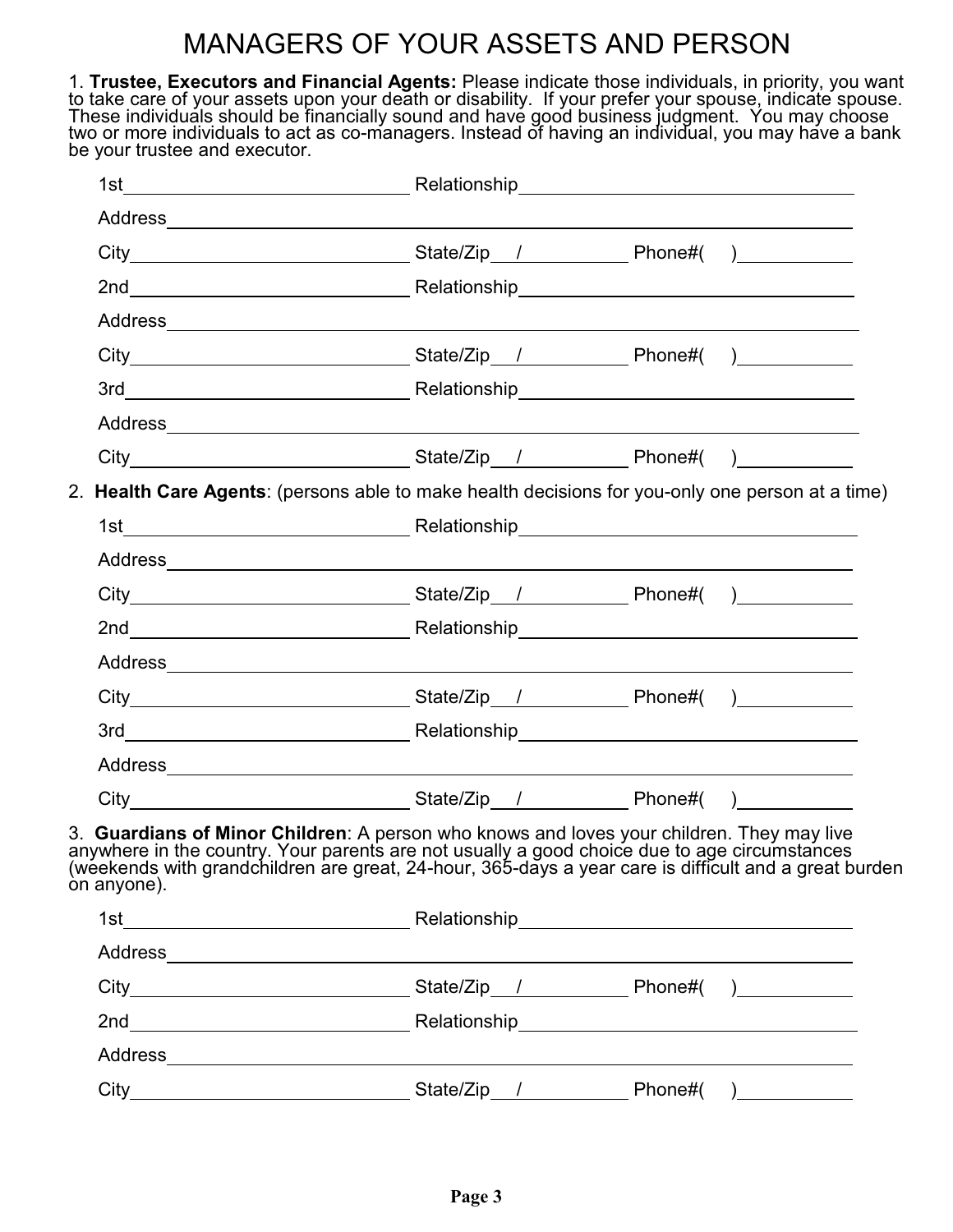#### ADDRESSES and TELEPHONE NUMBERS of BENEFICIARIES

|                                                                                                                | Relationship<br><u>_________________________________</u>                                                              |
|----------------------------------------------------------------------------------------------------------------|-----------------------------------------------------------------------------------------------------------------------|
|                                                                                                                |                                                                                                                       |
|                                                                                                                |                                                                                                                       |
|                                                                                                                |                                                                                                                       |
|                                                                                                                |                                                                                                                       |
|                                                                                                                |                                                                                                                       |
|                                                                                                                |                                                                                                                       |
|                                                                                                                |                                                                                                                       |
|                                                                                                                |                                                                                                                       |
|                                                                                                                |                                                                                                                       |
|                                                                                                                |                                                                                                                       |
|                                                                                                                |                                                                                                                       |
|                                                                                                                |                                                                                                                       |
|                                                                                                                |                                                                                                                       |
|                                                                                                                |                                                                                                                       |
|                                                                                                                |                                                                                                                       |
|                                                                                                                |                                                                                                                       |
|                                                                                                                |                                                                                                                       |
|                                                                                                                |                                                                                                                       |
| Email experience and the service of the service of the service of the service of the service of the service of |                                                                                                                       |
|                                                                                                                |                                                                                                                       |
|                                                                                                                |                                                                                                                       |
|                                                                                                                |                                                                                                                       |
| Soc Sec # ____________________________                                                                         |                                                                                                                       |
| Email                                                                                                          | <u> 1980 - Johann Barn, mars ann an t-Amhain Aonaichte ann an t-Aonaichte ann an t-Aonaichte ann an t-Aonaichte a</u> |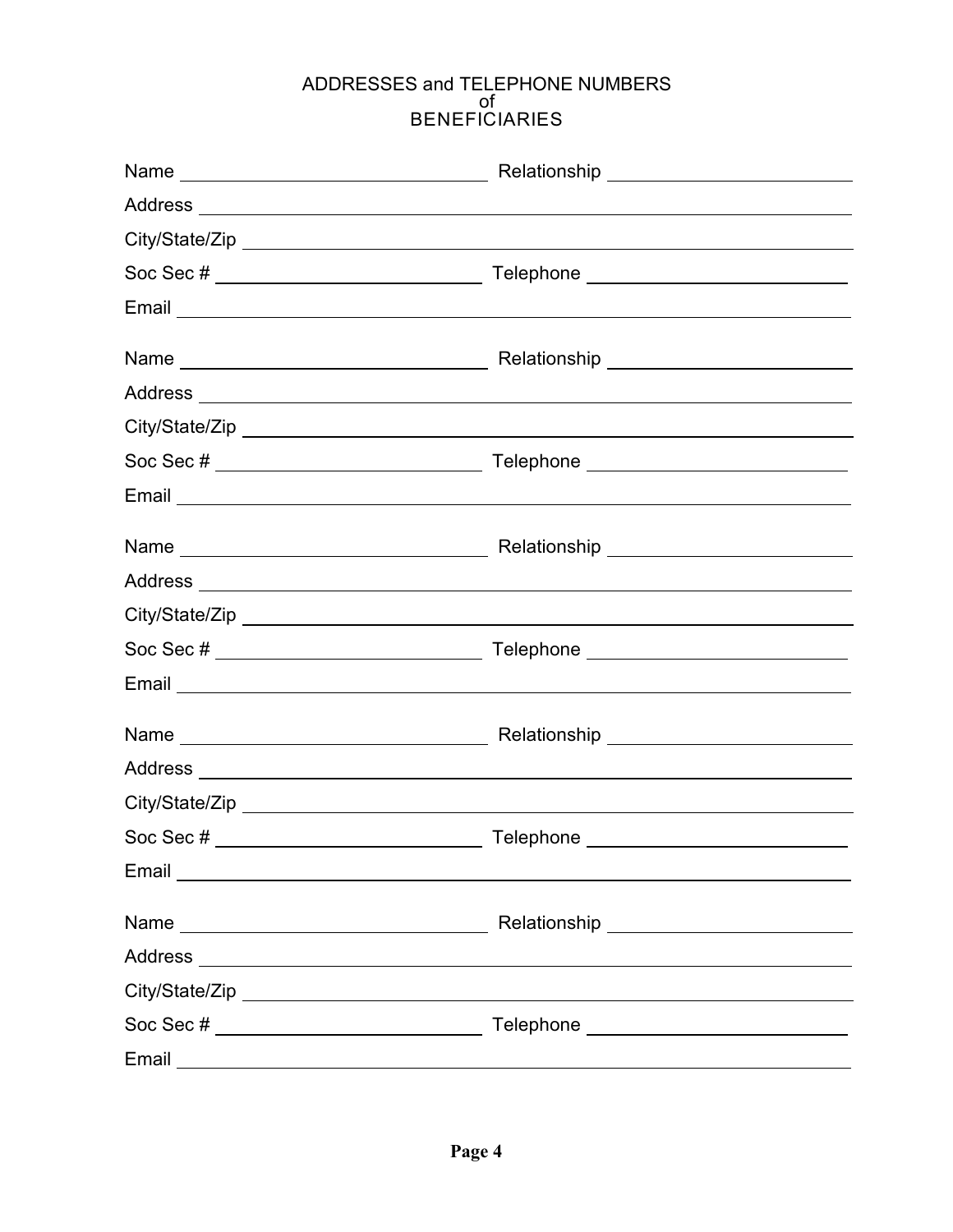## ADDRESSES and TELEPHONE NUMBERS - BENEFICIARIES

|                                         | (Continued)                                                                                                                                                                                                                    |  |
|-----------------------------------------|--------------------------------------------------------------------------------------------------------------------------------------------------------------------------------------------------------------------------------|--|
|                                         |                                                                                                                                                                                                                                |  |
|                                         |                                                                                                                                                                                                                                |  |
|                                         |                                                                                                                                                                                                                                |  |
|                                         |                                                                                                                                                                                                                                |  |
|                                         |                                                                                                                                                                                                                                |  |
|                                         |                                                                                                                                                                                                                                |  |
|                                         |                                                                                                                                                                                                                                |  |
|                                         |                                                                                                                                                                                                                                |  |
| Soc Sec # ____________________________  | Telephone ____________________________                                                                                                                                                                                         |  |
|                                         |                                                                                                                                                                                                                                |  |
|                                         |                                                                                                                                                                                                                                |  |
|                                         |                                                                                                                                                                                                                                |  |
|                                         |                                                                                                                                                                                                                                |  |
| Soc Sec # _____________________________ | Telephone _______________________________                                                                                                                                                                                      |  |
|                                         | Email experience and the contract of the contract of the contract of the contract of the contract of the contract of the contract of the contract of the contract of the contract of the contract of the contract of the contr |  |
|                                         |                                                                                                                                                                                                                                |  |
|                                         |                                                                                                                                                                                                                                |  |
|                                         |                                                                                                                                                                                                                                |  |
| Soc Sec # _____________________________ | Telephone ______________________________                                                                                                                                                                                       |  |
|                                         |                                                                                                                                                                                                                                |  |
|                                         |                                                                                                                                                                                                                                |  |
|                                         |                                                                                                                                                                                                                                |  |
|                                         |                                                                                                                                                                                                                                |  |
| Soc Sec #                               | Telephone _____________________________                                                                                                                                                                                        |  |
|                                         |                                                                                                                                                                                                                                |  |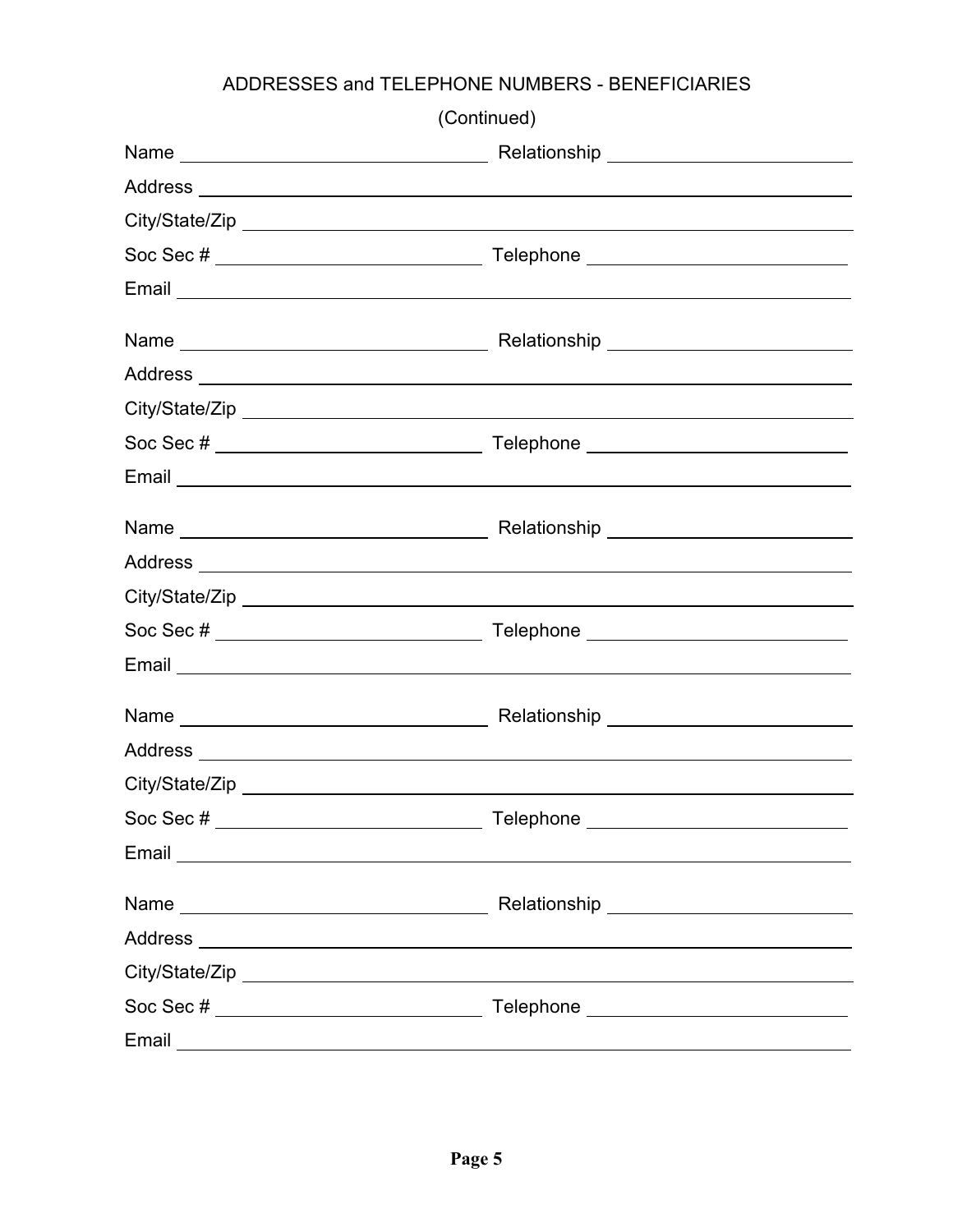#### **YOUR FINANCIAL PROFESSIONALS**

We have found that many of our clients work with the same Financial Professionals. In order to make our work for you more efficient, it would be helpful if you would share with us who you work with for your financial planning and tax needs.

| Phone: ___________________________________ Email: ______________________________ |    |
|----------------------------------------------------------------------------------|----|
|                                                                                  |    |
|                                                                                  |    |
|                                                                                  |    |
| Phone: __________________________________ Email: _______________________________ |    |
|                                                                                  |    |
|                                                                                  |    |
|                                                                                  |    |
| Phone: ___________________________________ Email: ______________________________ |    |
|                                                                                  |    |
|                                                                                  |    |
|                                                                                  |    |
| Phone:___________________________________ Email:________________________________ |    |
|                                                                                  |    |
|                                                                                  |    |
| Street:_________________________________City:______________, CA Zip:____________ |    |
| Phone:__________________________________ Email:_________________________________ |    |
|                                                                                  |    |
|                                                                                  |    |
|                                                                                  |    |
| Phone: _______________________________Email: ___________________________________ |    |
| May we contact your Financial Professionals? Yes                                 | No |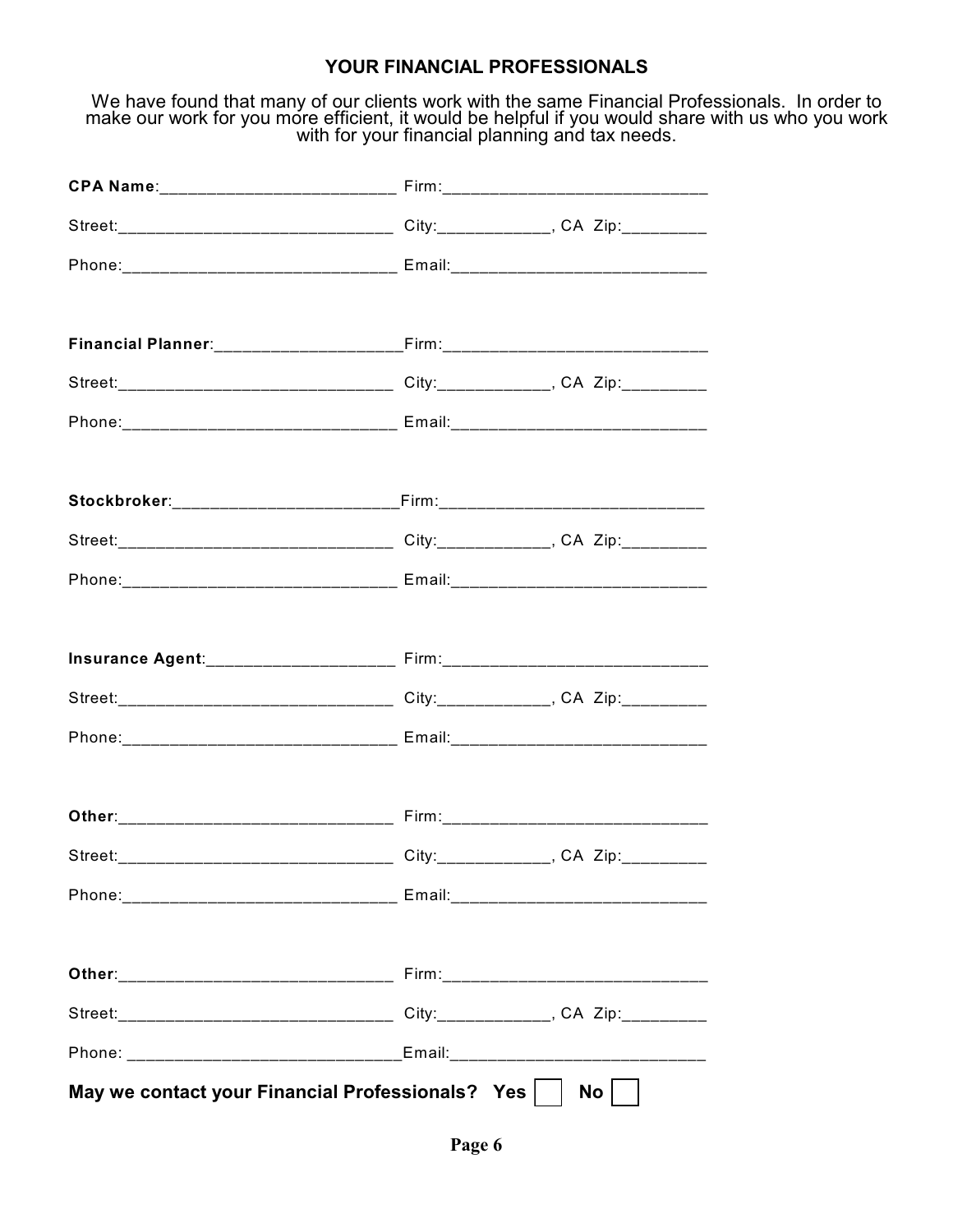## **ASSET LIST**

| Client's Name:<br><u> Client's Name:</u>                                                                                                                                            |                                                                                                                                                                                                                               | File Number: |                                         | Date:_________ |  |
|-------------------------------------------------------------------------------------------------------------------------------------------------------------------------------------|-------------------------------------------------------------------------------------------------------------------------------------------------------------------------------------------------------------------------------|--------------|-----------------------------------------|----------------|--|
|                                                                                                                                                                                     | <b>FINANCIAL SUMMARY</b>                                                                                                                                                                                                      |              |                                         |                |  |
| (Please print. If more space is needed, attach additional sheets as necessary.<br>T = Trust Property; J = Joint Property; H = Husband's Property; W = Wife's Property, S = Single.) |                                                                                                                                                                                                                               |              |                                         |                |  |
| <b>REAL ESTATE</b>                                                                                                                                                                  |                                                                                                                                                                                                                               |              |                                         |                |  |
| APN# ADDRESS                                                                                                                                                                        | <b>CITY</b>                                                                                                                                                                                                                   | <b>STATE</b> | In Box Enter<br>$T, J, H, W,$ or S      | <b>VALUE</b>   |  |
|                                                                                                                                                                                     |                                                                                                                                                                                                                               |              |                                         |                |  |
|                                                                                                                                                                                     |                                                                                                                                                                                                                               |              |                                         |                |  |
| <b>TRUST DEEDS, NOTES, OTHER ACCOUNTS RECEIVABLE</b>                                                                                                                                |                                                                                                                                                                                                                               |              |                                         |                |  |
| (If possible, provide copies of documents such as trust deeds, contracts, etc.)                                                                                                     |                                                                                                                                                                                                                               |              |                                         |                |  |
| NAME OF DEBTOR(S) TYPE OF DEBT                                                                                                                                                      |                                                                                                                                                                                                                               |              | In Box Enter<br>$T, J, H, W,$ or S      | <b>VALUE</b>   |  |
|                                                                                                                                                                                     | the control of the control of the control of the control of the control of the control of the control of the control of the control of the control of the control of the control of the control of the control of the control |              |                                         |                |  |
| CHECKING, SAVINGS, CD'S AND MONEY MARKET ACCOUNTS                                                                                                                                   |                                                                                                                                                                                                                               |              |                                         |                |  |
| <b>BANK</b><br><b>ACCOUNT NUMBER</b>                                                                                                                                                | <b>TYPE</b>                                                                                                                                                                                                                   |              | <b>In Box Enter</b><br>T, J, H, W, or S | <b>VALUE</b>   |  |
|                                                                                                                                                                                     |                                                                                                                                                                                                                               |              |                                         |                |  |
|                                                                                                                                                                                     |                                                                                                                                                                                                                               |              |                                         |                |  |
|                                                                                                                                                                                     |                                                                                                                                                                                                                               |              | TOTAL: (Page 7)                         |                |  |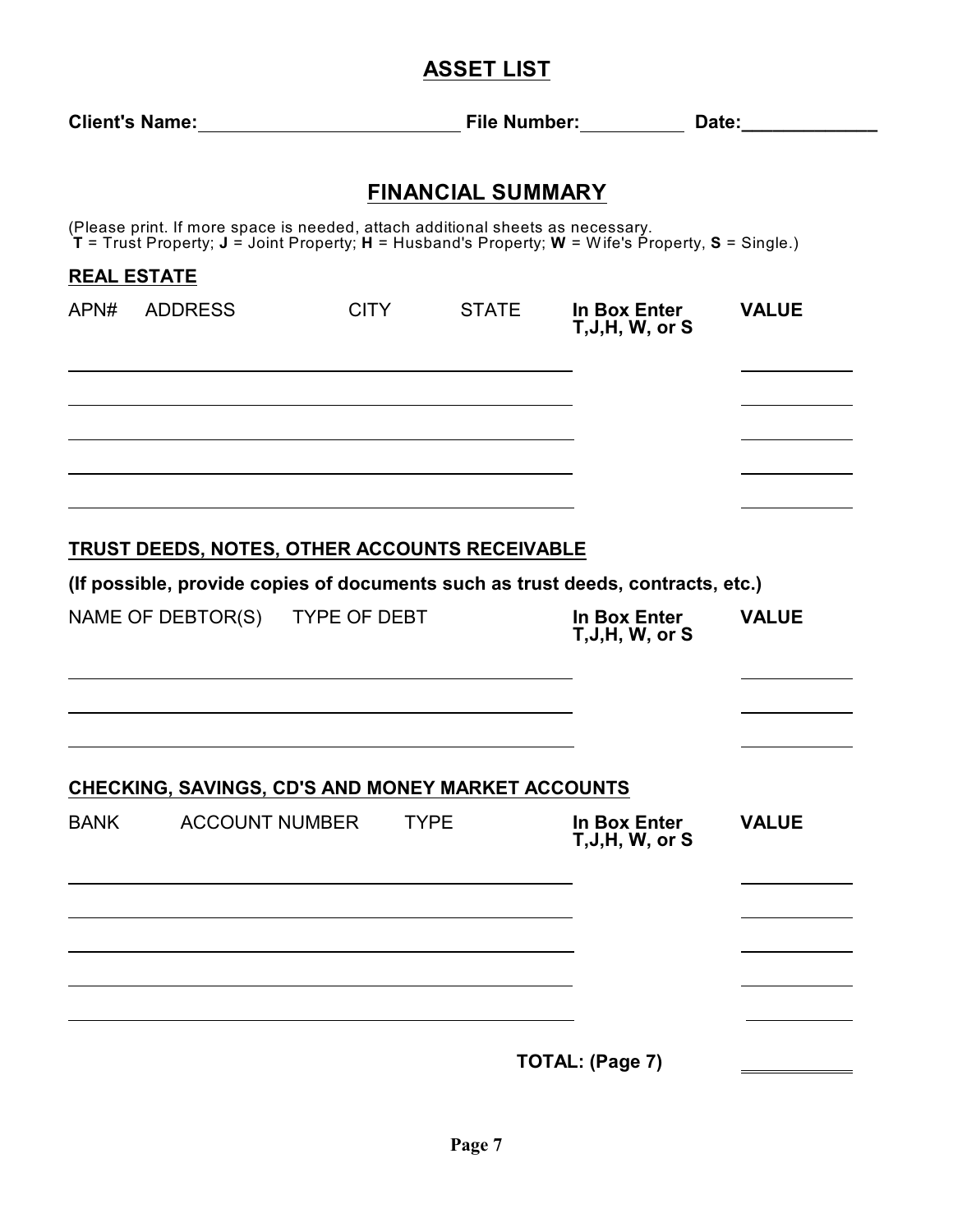## **IRA AND 401K's ACCOUNTS**

| <b>COMPANY</b>        | <b>ACCOUNT NUMBER</b>                  |                                                         | In Box Enter<br>$T, J, H, W,$ or S | <b>VALUE</b> |
|-----------------------|----------------------------------------|---------------------------------------------------------|------------------------------------|--------------|
|                       |                                        | <b>BROKERAGE ACCOUNTS AND OTHER SECURITIES</b>          |                                    |              |
|                       |                                        | BROKERAGE FIRM ACCT.# BROKER'S NAME PHONE# In Box Enter | $T, J, H, W,$ or S                 | <b>VALUE</b> |
|                       | <b>CERTIFICATES OF STOCKS OR BONDS</b> |                                                         |                                    |              |
| COMPANY/CITY          |                                        | <b>NUMBER OF SHARES/BONDS</b>                           | In Box Enter<br>T, J, H, W, or S   | <b>VALUE</b> |
| <b>MUTUAL FUNDS</b>   |                                        |                                                         |                                    |              |
| <b>COMPANY</b>        | ACCOUNT#                               | TELEPHONE#                                              | In Box Enter<br>$T, J, H, W,$ or S | <b>VALUE</b> |
| <b>CRYPTOCURRENCY</b> |                                        |                                                         |                                    |              |
| <b>TYPE</b>           | WALLET ID #                            | HOLDING COMPANY In Box Enter                            | T, J, H, W, or S                   | <b>VALUE</b> |
|                       |                                        |                                                         |                                    |              |
|                       |                                        |                                                         | TOTAL: (Page 8)                    |              |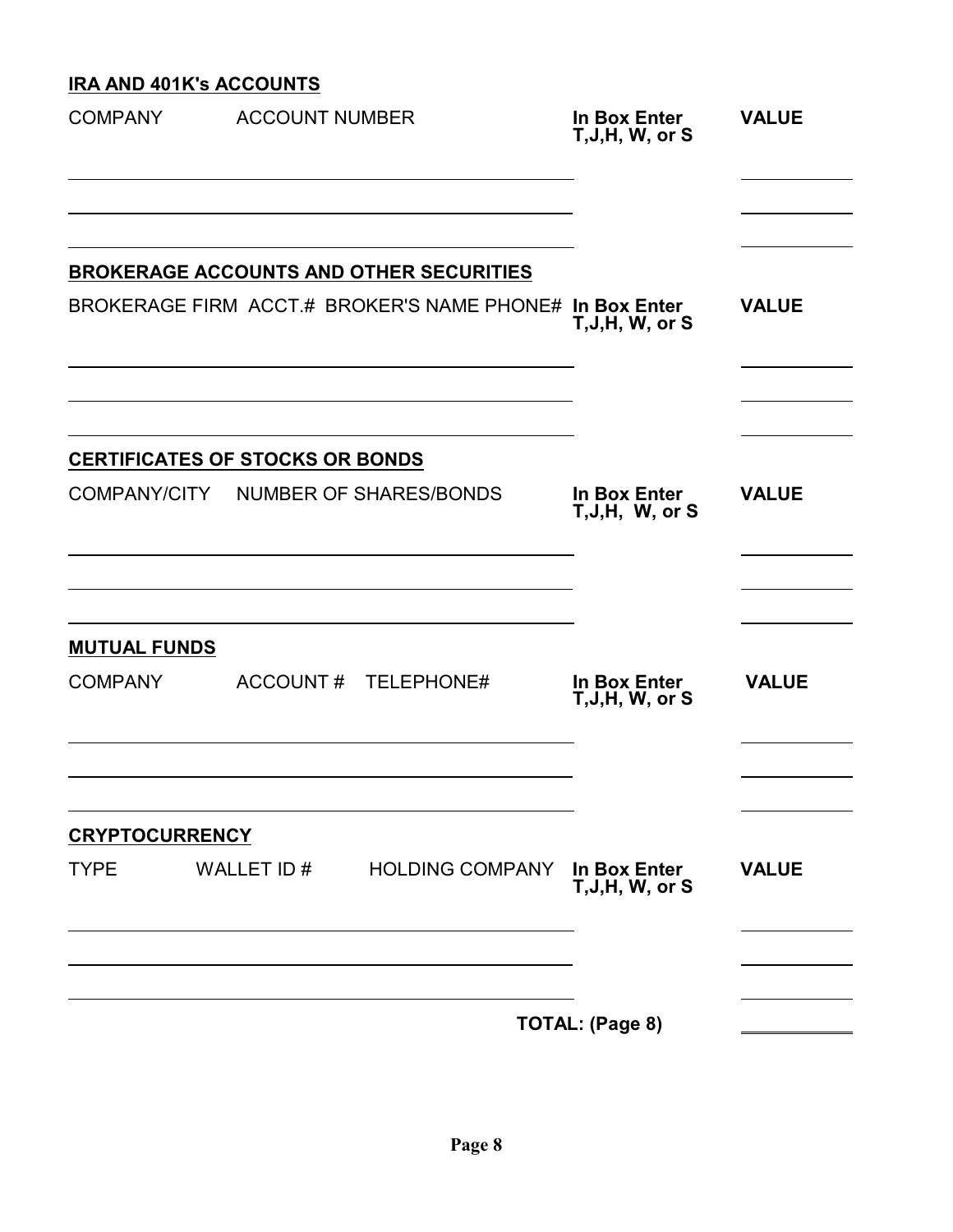### **LIFE INSURANCE:**

| <b>COMPANY</b>                                            | POLICY#                                                                                                                     | In Box Enter<br>$T, J, H, W,$ or S | <b>VALUE</b> |
|-----------------------------------------------------------|-----------------------------------------------------------------------------------------------------------------------------|------------------------------------|--------------|
| <b>ANNUITIES:</b><br><b>COMPANY</b>                       | DEATH BENEFIT POLICY#<br>YES / NO                                                                                           | In Box Enter<br>$T, J, H, W,$ or S | <b>VALUE</b> |
|                                                           | <b>BUSINESS INTERESTS</b><br>(Sole Proprietorships, Corporations or LLC's)<br>BUSINESS NAME ("C" or "S" Corp., Entity Type) | In Box Enter<br>$T, J, H, W,$ or S | <b>VALUE</b> |
| <b>LIMITED PARTNERSHIPS</b>                               | NAME OF GENERAL PARTNER PARTNERSHIP NAME                                                                                    | In Box Enter<br>T, J, H, W, or S   | <b>VALUE</b> |
| <b>GENERAL PARTNERSHIPS</b><br><b>NAME OF PARTNERSHIP</b> |                                                                                                                             | In Box Enter<br>T, J, H, W, or S   | <b>VALUE</b> |
|                                                           |                                                                                                                             | TOTAL: (Page 9)                    |              |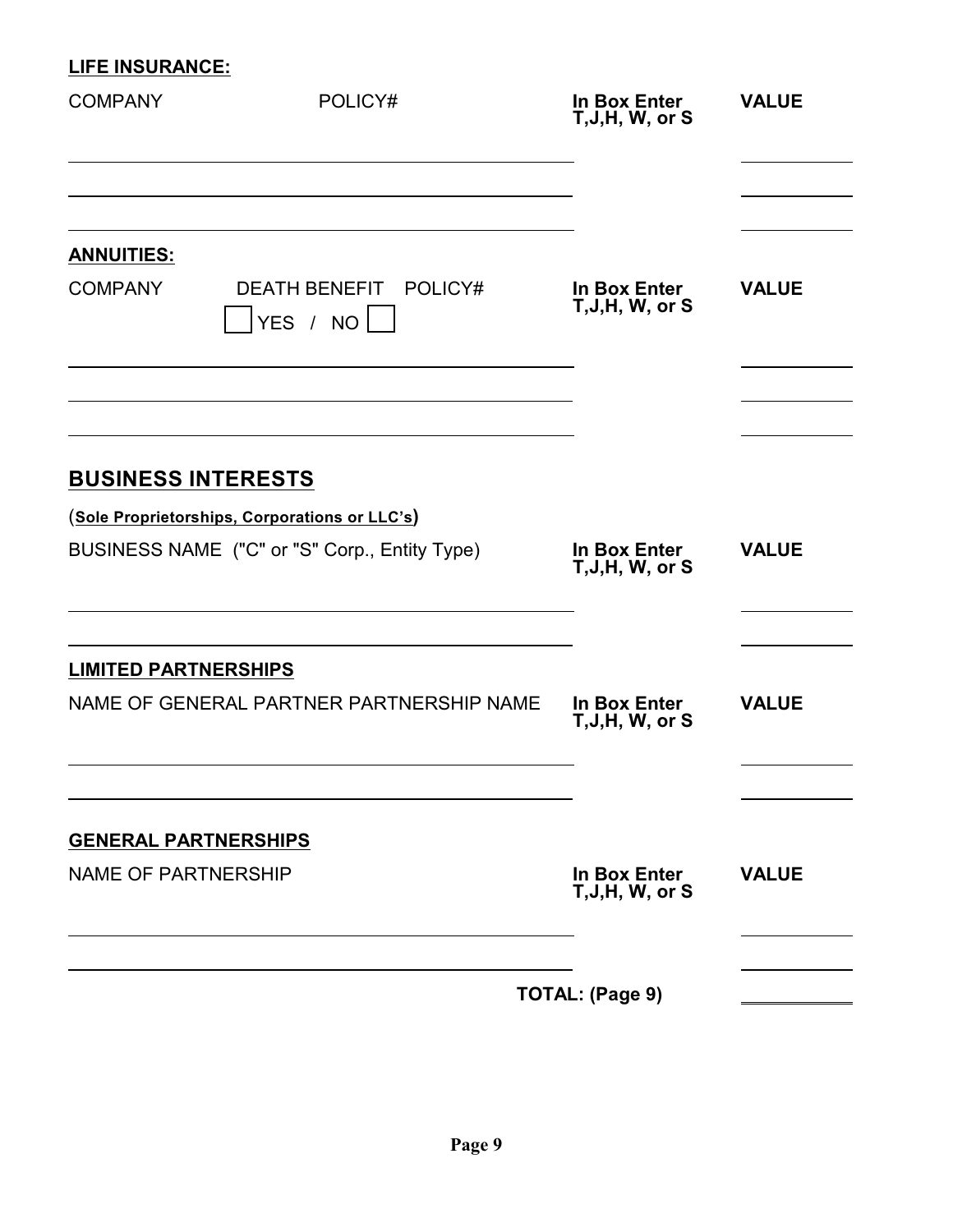#### **MISCELLANEOUS**

(Use this section to list any other valuable assets you may own such as unique jewelry, art work, antiques, collections, safe deposit boxes, boats airplanes, burial plots, mobile homes, etc.)

| <b>ASSET</b>       | <b>DESCRIPTION</b>                                                                                                   | In Box Enter<br>T, J, H, W, or S                                                                                                                                                                                                                                                                                                                                                                                                                                                                                                                       | <b>VALUE</b> |  |
|--------------------|----------------------------------------------------------------------------------------------------------------------|--------------------------------------------------------------------------------------------------------------------------------------------------------------------------------------------------------------------------------------------------------------------------------------------------------------------------------------------------------------------------------------------------------------------------------------------------------------------------------------------------------------------------------------------------------|--------------|--|
|                    |                                                                                                                      |                                                                                                                                                                                                                                                                                                                                                                                                                                                                                                                                                        |              |  |
|                    |                                                                                                                      | <b>TOTAL: (Page 10)</b>                                                                                                                                                                                                                                                                                                                                                                                                                                                                                                                                |              |  |
|                    |                                                                                                                      |                                                                                                                                                                                                                                                                                                                                                                                                                                                                                                                                                        |              |  |
|                    | Safe Deposit Box (1) #: ____________                                                                                 | Safe Deposit Box (2) #: _____________                                                                                                                                                                                                                                                                                                                                                                                                                                                                                                                  |              |  |
|                    |                                                                                                                      |                                                                                                                                                                                                                                                                                                                                                                                                                                                                                                                                                        |              |  |
|                    | Location: _________________________                                                                                  | $\textbf{\textcolor{red}{\textbf{Location:}} \textcolor{red}{\textcolor{green}{\textbf{Location:}} \textcolor{blue}{\textcolor{green}{\textbf{Location:}} \textcolor{blue}{\textcolor{blue}{\textbf{[1]}} \textcolor{blue}{\textbf{Local:}} \textcolor{blue}{\textbf{[2]}} \textcolor{blue}{\textbf{[3]}} \textcolor{blue}{\textbf{[4]}} \textcolor{blue}{\textbf{[5]}} \textcolor{blue}{\textbf{[6]}} \textcolor{blue}{\textbf{[6]}} \textcolor{blue}{\textbf{[6]}} \textcolor{blue}{\textbf{[6]}} \textcolor{blue}{\textbf{[6]}} \textcolor{blue}{\$ |              |  |
|                    | <b>LIABILITIES</b>                                                                                                   |                                                                                                                                                                                                                                                                                                                                                                                                                                                                                                                                                        |              |  |
|                    | <b>LIABILITIES/CREDITORS</b>                                                                                         | In Box Enter<br>T, J, H, W, or S                                                                                                                                                                                                                                                                                                                                                                                                                                                                                                                       | <b>VALUE</b> |  |
|                    |                                                                                                                      |                                                                                                                                                                                                                                                                                                                                                                                                                                                                                                                                                        |              |  |
| <b>OTHER DEBTS</b> | <u> 1989 - Johann Stein, marwolaethau a bhann an t-Amhair an t-Amhair an t-Amhair an t-Amhair an t-Amhair an t-A</u> |                                                                                                                                                                                                                                                                                                                                                                                                                                                                                                                                                        |              |  |
|                    |                                                                                                                      |                                                                                                                                                                                                                                                                                                                                                                                                                                                                                                                                                        |              |  |
|                    |                                                                                                                      | <b>TOTAL LIABILITIES:</b>                                                                                                                                                                                                                                                                                                                                                                                                                                                                                                                              |              |  |
|                    |                                                                                                                      |                                                                                                                                                                                                                                                                                                                                                                                                                                                                                                                                                        |              |  |